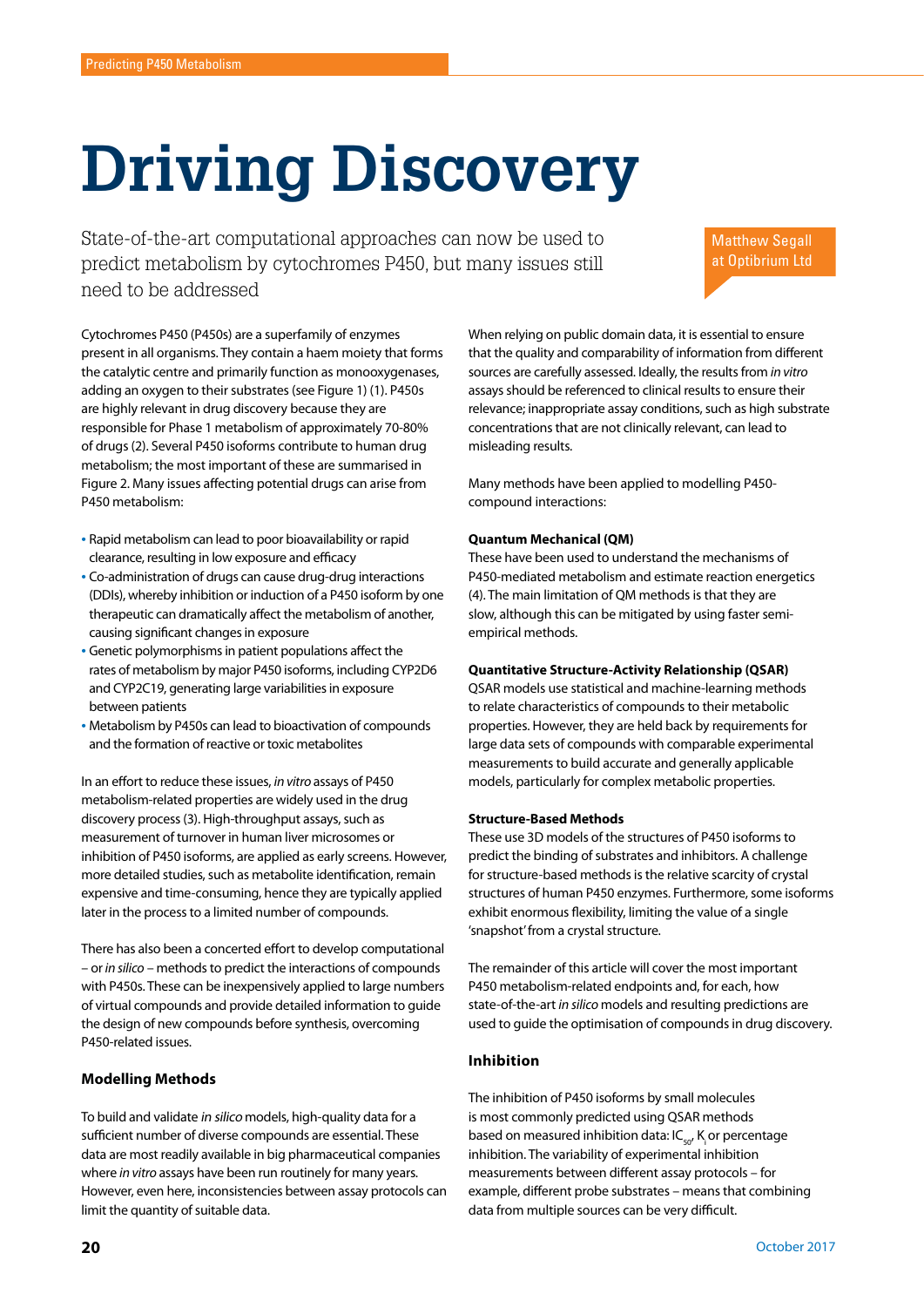*Image: © Rasmus Leth*



Figure 1: Illustrative structure of P450 isoform BM3 in which the reactive oxy-haem moiety (responsible for oxidation of the substrate) and the substrate diclofenac are highlighted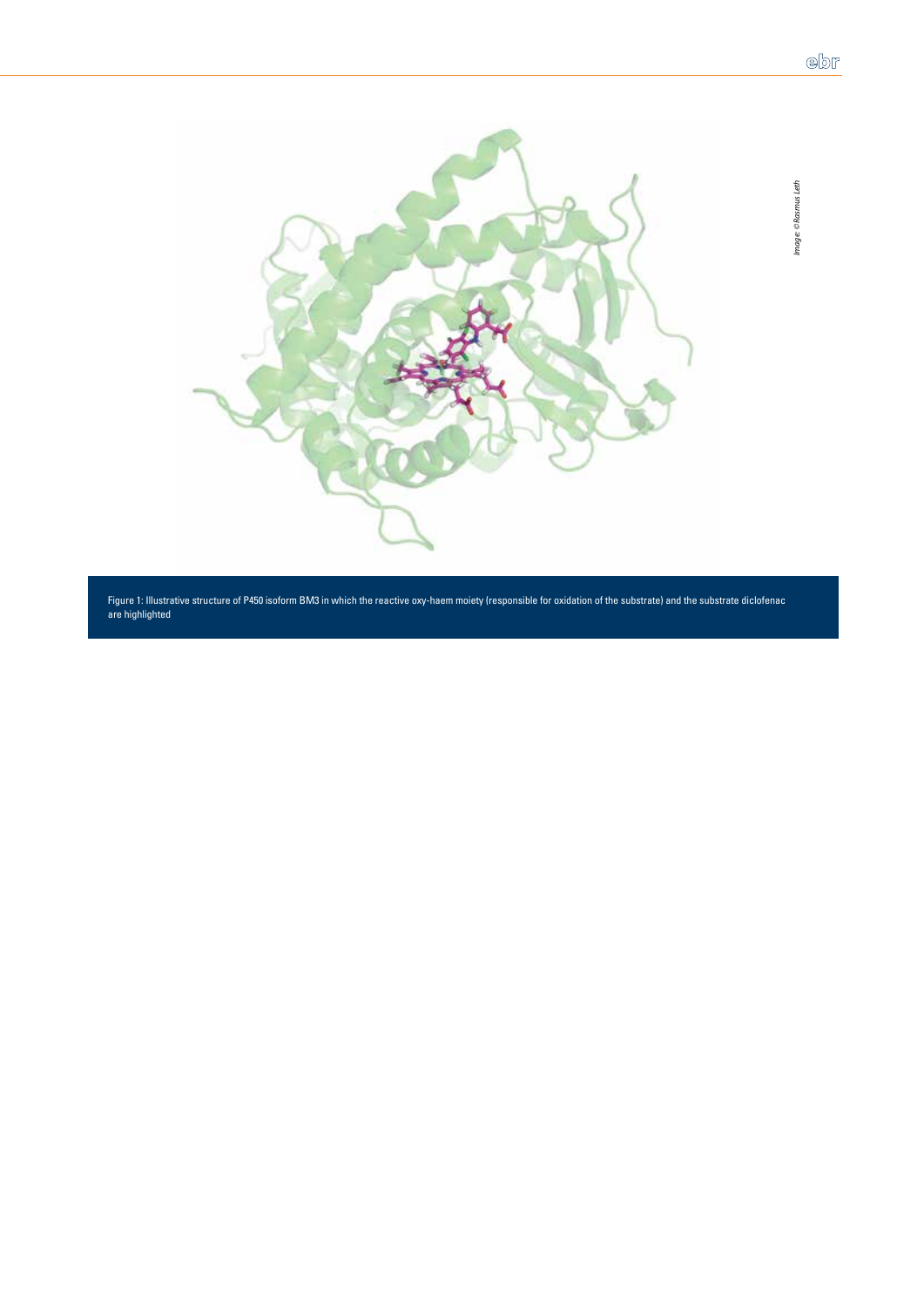Some large datasets of consistent P450 inhibition information have been published, but the use of high-throughput assays means that these data are usually treated categorically (eg high/low) (5). The resulting predictions can be used to identify potential isoforms of concern and prioritise experimental studies (6). Quantitative models of P450 inhibition, based on high-quality, consistent data can be applied to predict  $K_i$  or IC<sub>50</sub> values. These provide an assessment of the degree of inhibition and help to design new compounds with a reduced risk of high inhibition and DDIs.

# **Regioselectivity of Metabolism**

Predicting the site of metabolism (SOM) of a compound by a specific P450 isoform has been the subject of research for decades. A review by Kirchmair *et al* gives an overview of the many methods that have been applied (7). Accurately predicting SOM and the proportion of metabolism observed at each site (the regioselectivity) requires modelling two contributing factors:

- The inherent reactivity of each site to oxidative attack, usually via abstraction of a hydrogen or direct oxidation by a highly reactive oxy-haem. Here, quantum mechanical simulations provide the most accurate methods to estimate the energetics of the reactions at each potential SOM (4,8)
- The different binding sites of each P450 isoform impose constraints on the orientation of substrates relative to the oxy-haem and hence the accessibility of a potential SOM. Therefore, individual models of these effects must be built for each isoform. QSAR approaches, based on experimental regioselectivity data and structure-based



methods that dock potential substrates with 3D models of the binding sites, have been used for this (4,9,10)

Figure 3 shows an example of regioselectivity predictions for the metabolism of Venlafaxine by P450 isoforms CYP3A4 and CYP2D6. Here you can see the different SOMs predicted for these isoforms in agreement with experimental observations. From predictions of the SOMs, it is usually straightforward to identify the resulting metabolites, as also illustrated in Figure 3. However, the formation of reactive metabolites usually occurs by less common mechanisms and remains difficult to reliably predict (11).



Figure 3: Example predictions of the regioselectivity of P450 metabolism of the drug Venlafaxine by CYP3A4 and CYP2D6, showing the different proportions of metabolism for each isoform, in agreement with experimental observations. Inset, the structure of the metabolite resulting from metabolism at the C12,C13 position is shown. In the bottom-left, an example of a metabolic landscape indicates the vulnerability of each site to metabolism by CYP3A4 on an absolute scale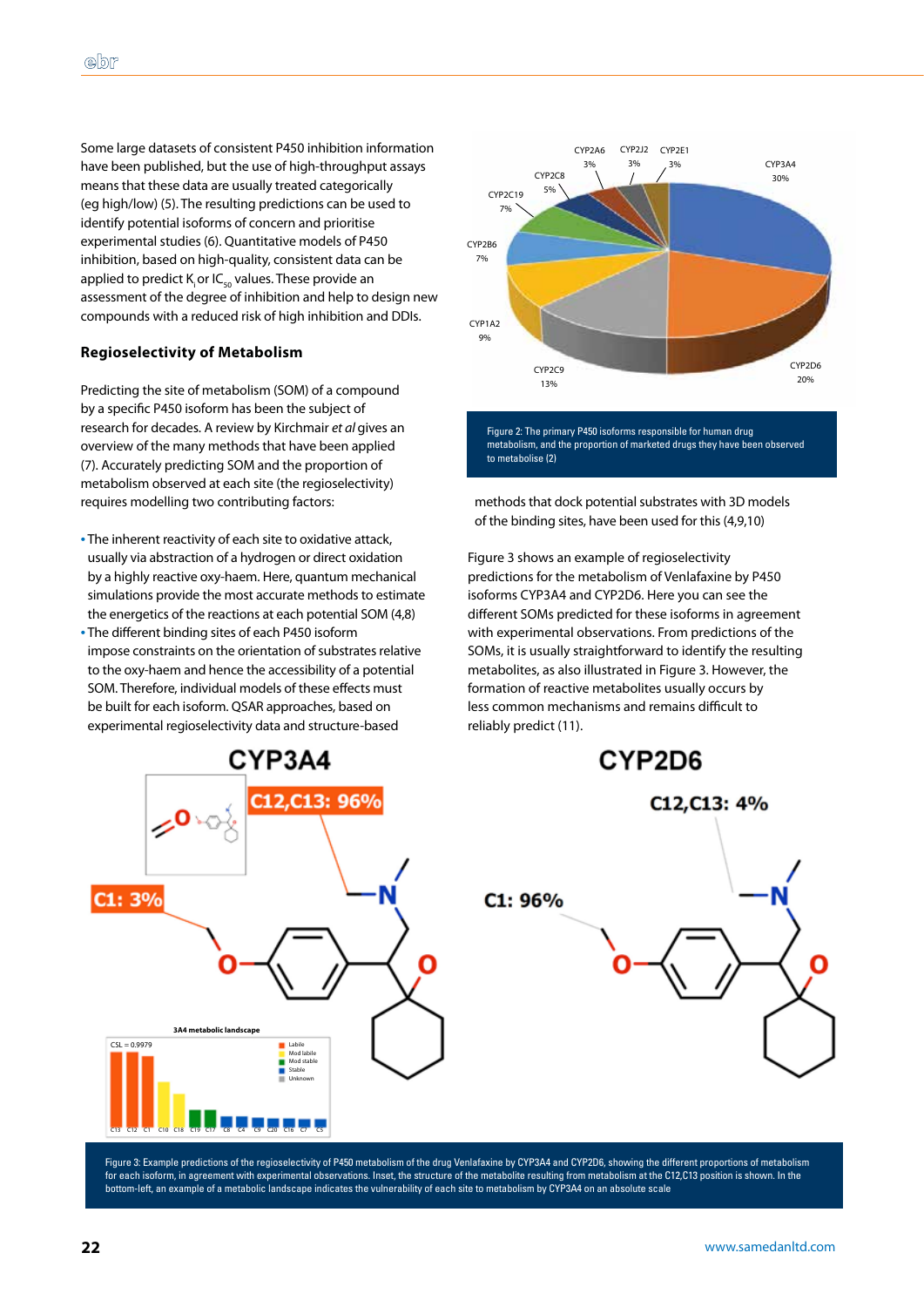

Figure 4: Prediction of significant P450 metabolites for Venlafaxine. The green arrows indicate the predicted major isoforms responsible for metabolism of Venlafaxine; the width of the arrows is proportional to the predicted contribution of each isoform. Below these are predictions of the regioselectivity of metabolism by each of the major isoforms, and the corresponding metabolites are shown at the bottom

Identifying the most important SOMs can help to redesign a compound to improve metabolic stability. However, the relative proportion of metabolism only tells part of the story; it is also essential to understand the vulnerability of each site in absolute terms. Methods that estimate the energetics of the reaction mechanism for each site can therefore provide additional information to guide optimisation of metabolic stability (4). An example of this is shown as a 'metabolic landscape' in Figure 3.

### **Isoforms Responsible for Metabolism**

Multiple P450 isoforms are involved in drug metabolism and may contribute to the metabolism of even a single compound. It is therefore helpful to predict the specificity of each isoform, ie which are responsible for the metabolism of a given compound. This indicates which regioselectivity prediction(s) are most relevant. Additionally, if the metabolism of a compound is dominated by a single isoform, this increases the risk of DDIs;